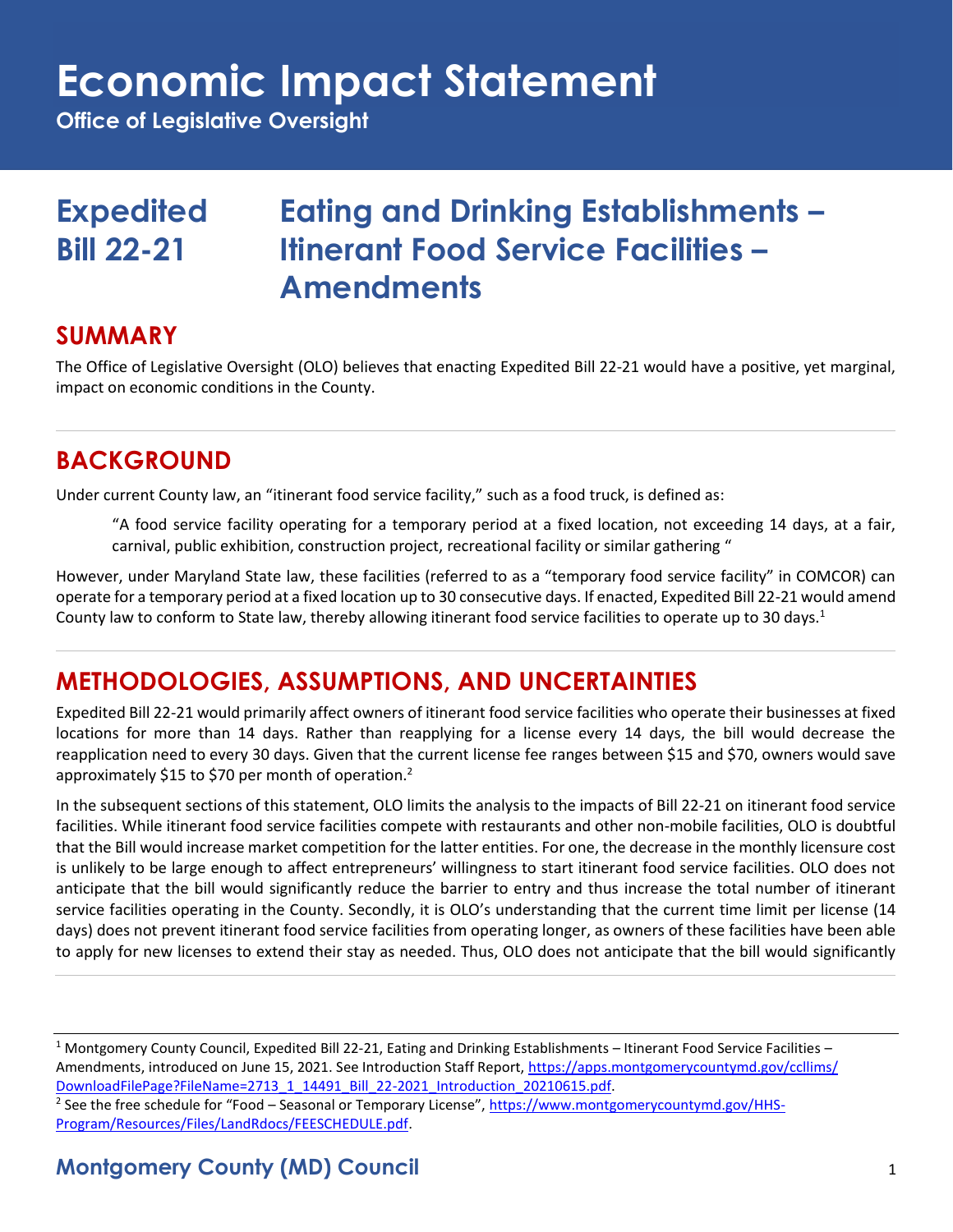## **Economic Impact Statement**

**Office of Legislative Oversight**

increase the number of days in which itinerant food service facilities are operating (and therefore competing with nonmobile facilities).

### **VARIABLES**

The primary variable that would affect the economic impacts of Expedited Bill 22-21 are:

- total number of days food service facilities operate per fixed location; and
- total monthly licensure costs to owners of itinerant food service facilities.

### **IMPACTS**

**WORKFORCE** ▪ **TAXATION POLICY** ▪ **PROPERTY VALUES** ▪ **INCOMES** ▪ **OPERATING COSTS** ▪ **PRIVATE SECTOR CAPITAL INVESTMENT** ▪ **ECONOMIC DEVELOPMENT** ▪ **COMPETITIVENESS**

#### **Businesses, Non-Profits, Other Private Organizations**

OLO believes that Expedited Bill 22-21 would have a positive, yet marginal, economic impact on itinerant food service facilities operating at fixed locations for more than 14 days. Rather than reapplying for a license every 14 days, the bill would decrease the reapplication need to every 30 days. As a result, these businesses would experience a decrease in net operating costs and increase in business income. Beyond these impacts, OLO does not believe the bill would affect private organizations in terms of the Council's other priority indicators.

#### **Residents**

OLO believes that Expedited Bill 22-21 would primarily affect residents who own itinerant food service facilities operating at fixed locations for more than 14 days. The reduction in net operating cost may result in household income gains. However, as previously discussed, OLO anticipates that any income gains would be marginal. Other than these impacts, OLO does not believe the bill would affect County residents in terms of the Council's priority indicators.

## **DISCUSSION ITEMS**

Not applicable

## **WORKS CITED**

Montgomery County Code. Sec. 2-81B. Economic Impact Statements.

Montgomery County Council, Expedited Bill 22-21, Eating and Drinking Establishments – Itinerant Food Service Facilities – Amendments, introduced on June 15, 2021. See Introduction Staff Report.